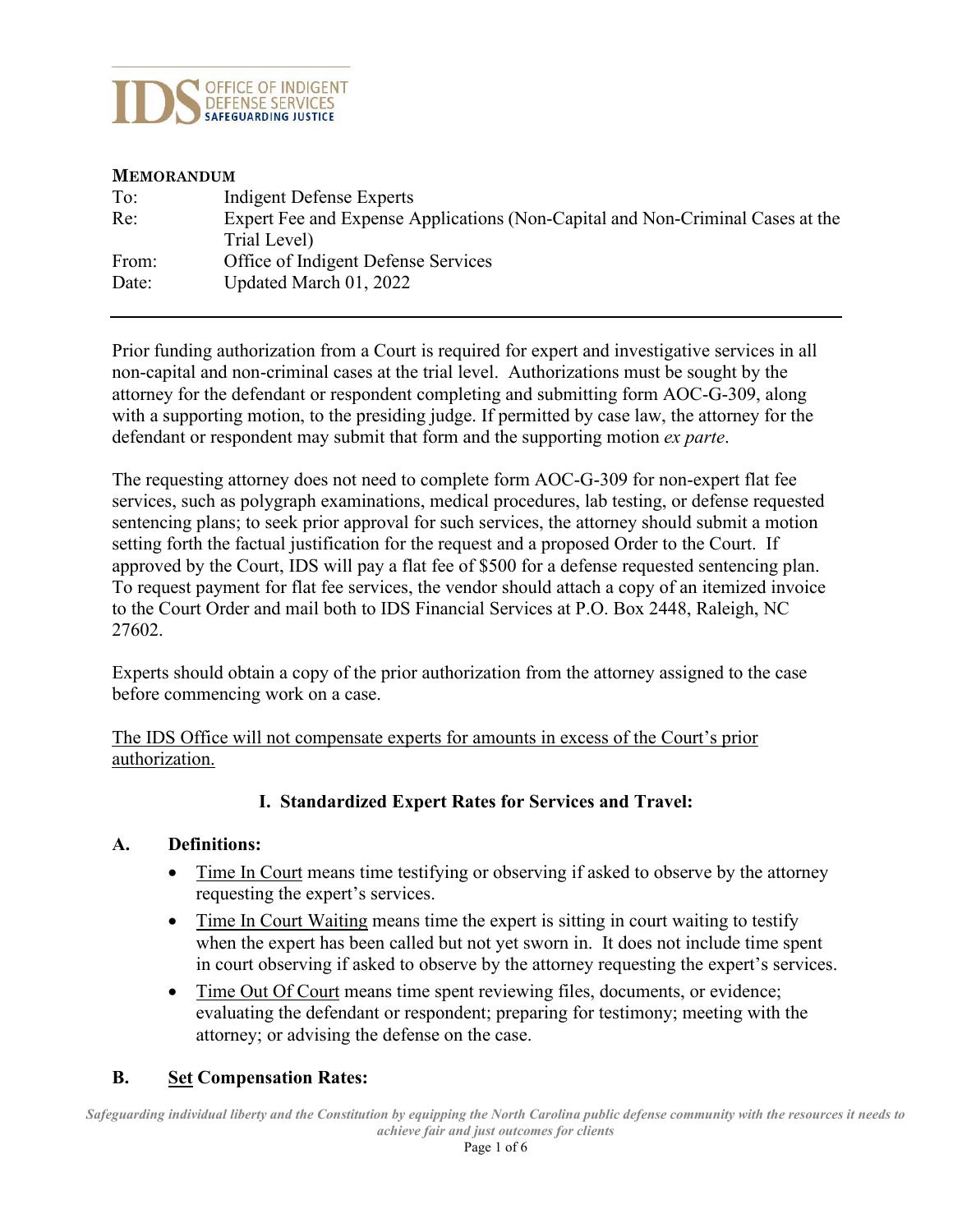• The following set compensation rates apply to the types of experts specified below for time in court, time waiting in court, time out of court, and time traveling. Such experts are not entitled to any additional hourly compensation based on years of experience.

| Type of Expert                      | <b>Hourly Rate</b>                         |
|-------------------------------------|--------------------------------------------|
| Paralegal/Legal Assistant           | \$15                                       |
| Transcriptionist (English Language) | \$20                                       |
| Licensed Private Investigator*      | \$55                                       |
| Mitigation Expert/Social Worker     | \$55                                       |
| Attorney Serving as Expert          | Same rate as appointed counsel in the case |

*\* Private investigators must be in compliance with Chapter 74C of the General Statutes. Per the Private Protective Services Board, a private investigator must be licensed, with the following two exceptions:*

 *1) An investigator who is a direct employee of an attorney does not have to be licensed. Direct employment means either as a W-2 or 1099 employee. Receipt of a 1099 from IDS does not constitute being an employee of the attorney. An unlicensed investigator who is working as an employee of an attorney may only work on that attorney's cases.* 

 *2) An investigator trainee who is attempting to gain the requisite hours to become a licensed private investigator must work under the supervision of a licensed private investigator. An attorney cannot provide the statutorily mandated supervision to a private investigator trainee.*

### **C. Base Compensation Rates by Education Level and Type of Expert:**

- The hourly rates and policies outlined in the remainder of this Section apply to all expert authorizations that are dated on or after October 17, 2011. Hourly rates for services or travel that were specified on Court Orders dated before October 17, 2011, will continue to be honored.
- For any expert types that are not specified in I.B., above, the following base compensation rates apply for both time in court and time out of court as defined above:

| <b>Highest Education Level or Field of Expertise</b>   | <b>Base Hourly Rate</b> |
|--------------------------------------------------------|-------------------------|
| High School or Equivalent                              | \$30                    |
| Associate's Degree                                     | \$50                    |
| Bachelor's Degree                                      | \$70                    |
| Master's Degree                                        | \$85                    |
| Crime Scene and Related Experts (e.g., Accident        | \$100                   |
| Reconstruction, Arson, Ballistics, Blood Spatter, DNA, |                         |
| Drug Chemistry, Fingerprint, Gang Expert,              |                         |
| Handwriting, Toxicology, Use of Force)                 |                         |
| <b>CPA/Financial Expert</b>                            | \$100                   |
| Pharmacy/PharmD                                        | \$125                   |
| Information Technology Experts (e.g., Computers,       | \$150                   |
| Telecommunications, Digital Forensics)                 |                         |
| Ph.D./Psy.D/Other Licensed Doctor (e.g., Doctor of     | \$200                   |
| Veterinary Medicine, Doctor of Nursing, Doctor of      |                         |
| Dental Medicine)                                       |                         |
| <b>Medical Doctor</b>                                  | \$250                   |
| MD with Specialty (e.g., Psychiatrist, Pathologist)    | \$300                   |

*Safeguarding individual liberty and the Constitution by equipping the North Carolina public defense community with the resources it needs to achieve fair and just outcomes for clients*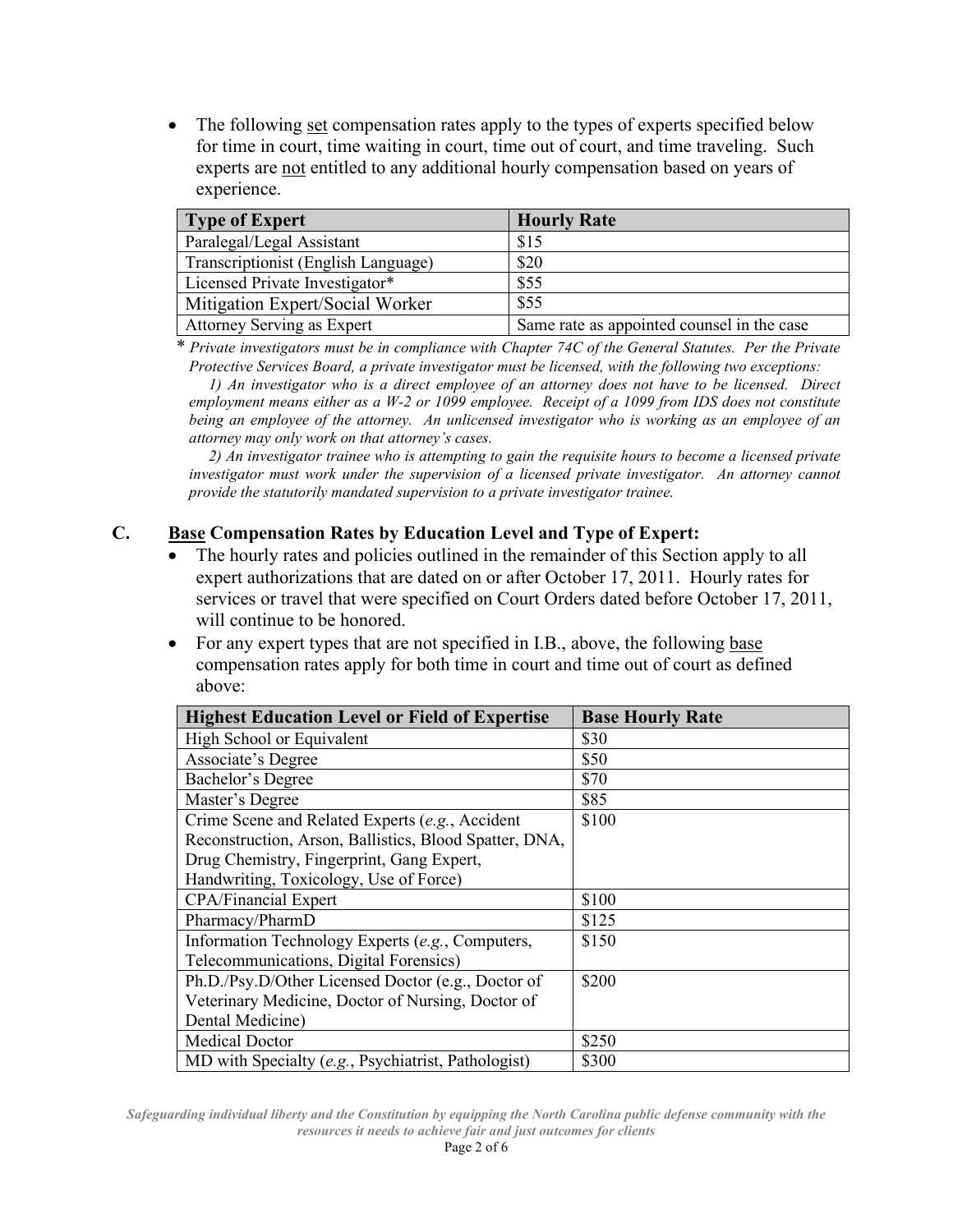*These base compensation rates shall not apply if a former state employee is called to consult or testify about work done in his or her capacity as a state employee; in such cases, the applicable base compensation rate shall be ½ the rate specified above.*

- For experts who fall into multiple categories above, the highest applicable hourly rate shall apply. For instance, if an attorney is seeking funding for an accident reconstruction expert with a Ph.D. in mechanical engineering, the \$200 hourly rate for a Ph.D. shall apply.
- In addition to the base compensation rates set forth immediately above, experts covered by this section are entitled to an additional \$10 per hour if they have more than 10 years of experience in the field relevant to the expert services or testimony, or an additional \$20 per hour if they have more than 20 years of experience in the field relevant to the expert services or testimony.

### **D. Travel and Wait Time:**

- For experts with set compensation rates—*i.e.*, those covered by Section I.B., above time spent traveling and waiting in court shall be compensated at the same rate as time in court and time out of court.
- For all expert authorizations for experts with base compensation rates and experience enhancements—*i.e.*, those covered by Section I.C., above—time spent traveling and waiting in court shall be compensated at  $\frac{1}{2}$  of the applicable hourly rate specified above.

### **E. Deviations from the Standardized Hourly Rates:**

In extraordinary circumstances, the IDS Director may grant deviations to the standardized base compensation rates listed above when the requesting attorney demonstrates that they are necessary and appropriate based on case-specific needs and the following policies:

- Deviations may be granted if the requested expert services are in a new, emerging, or novel area and there are a limited number of experts in the field.
- Deviations may be granted if the requested expert services are so unique that there are a limited number of available and qualified experts. For example, there is only one expert who can provide the needed services (*e.g.*, the medical examiner who performed the autopsy) and he or she has refused to provide the services at the applicable standardized rate.
- Deviations may be granted based on other exceptional circumstances that justify a deviation from the standardized rates. For example, counsel needs the services of a specific type of expert and has contacted five or more experts in that field and none of the contacted experts were willing and available to provide the needed services at the needed time at the standardized rate.

Deviations shall be requested by the attorney of record by competing form AOC-G-310 and submitting it to the IDS Director pursuant to the instructions on that form. Before requesting a deviation from the standardized base hourly rates, counsel must consult with IDS' Forensic Resource Counsel to identify other similar experts in the required field.

*Safeguarding individual liberty and the Constitution by equipping the North Carolina public defense community with the resources it needs to achieve fair and just outcomes for clients*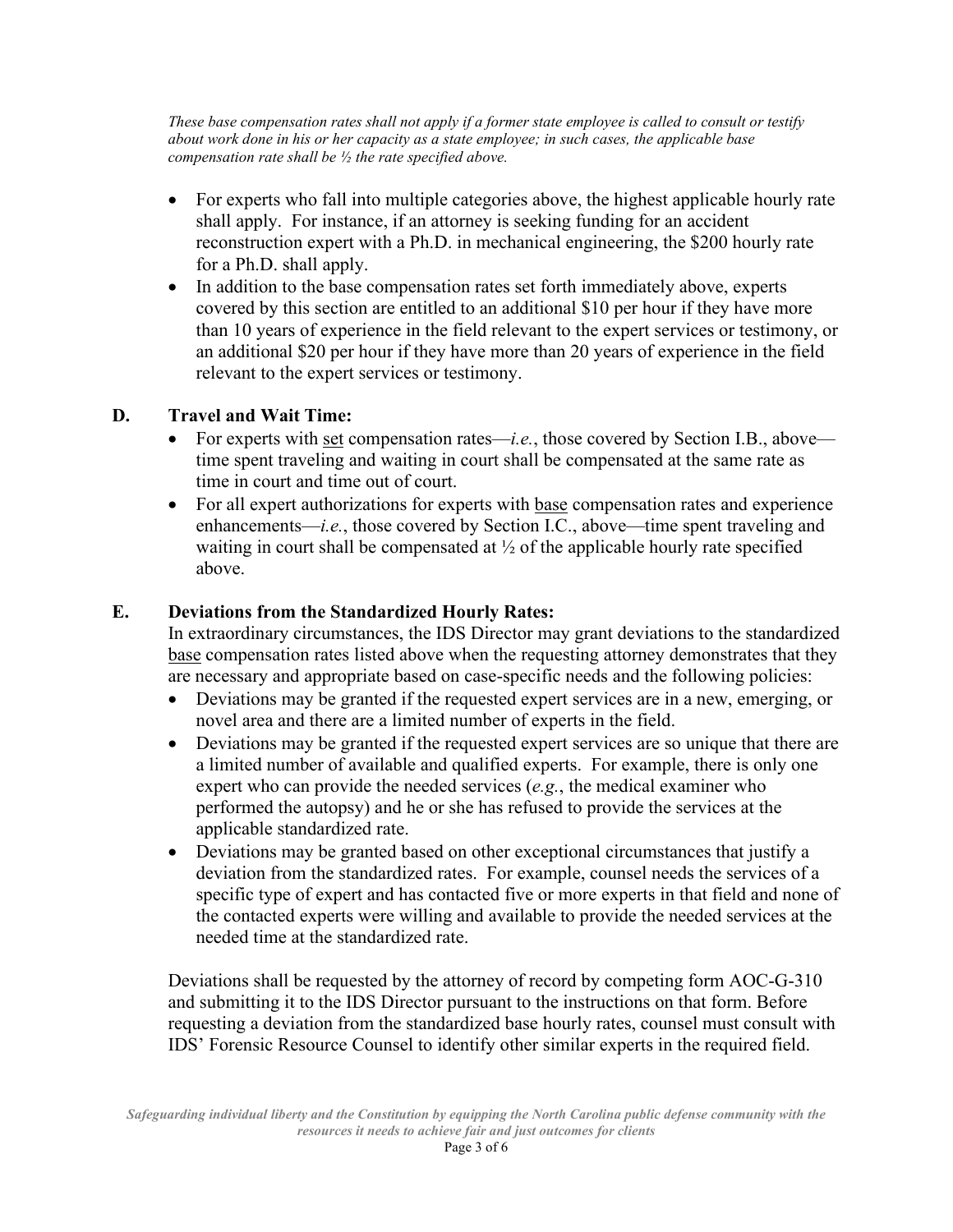# **II. Expert Services:**

# **A. Prior Authorization Required:**

- Prior authorization from a Court is required for the use of any expert services in any non-capital criminal or non-criminal case.
- Only the expert listed on the AOC-G-309 who has been approved by the Court can be paid for services rendered.
- To obtain prior authorization, the attorney of record should complete form AOC-G-309 and submit it and a supporting motion to the Court.

# **B. The Expert Fee and Expense Application:**

- All expert fee applications in non-capital criminal and non-criminal cases at the trial level should be comprised of three parts: 1) form AOC-CR-309 ("Application and Order for Defense Expert Witness Funding in Non-Capital Criminal and Non-Criminal Cases at the Trial Level"); 2) one copy of the itemized time sheets; and 3) any required receipts. If the attorney sought and obtained approval for a deviation from the standard hourly rate, the expert fee application should also be accompanied by form AOC-CR-310 ("Defense Petition for Expert Hourly Rate Deviation in Non-Capital Criminal and Non-Criminal Cases at the Trial Level and IDS Approval or Denial").
- Applications will be accepted directly from the expert, or from the attorney of record on behalf of the expert.
- The expert's itemized time sheets must provide sufficient detail regarding the expert's services in the case to demonstrate that the claim for compensation is reasonable. At a minimum, the time sheets must reflect the expert's time broken down according to date, description of services, and amount of time. Amount of time should be in tenths of an hour.
- Time sheets must be computer generated. Handwritten time sheets will not be accepted.
- All expert fee applications in non-capital criminal and non-criminal cases at the trial level should be submitted to **IDS' Financial Services Office at P.O. Box 2448, Raleigh, NC 27602**.

# **III. Reimbursable Expenses:**

# **A. Travel:**[1](#page-3-0)

**1.** Mileage on Privately Owned Vehicles: Mileage is reimbursed at the current state rate. For all experts other than investigators and mitigation specialists, out-of-county travel only is reimbursable. Because in-county travel is often a core part of the duties of investigators and mitigation specialists, those experts can claim reimbursement for in-county mileage. The mileage rate is \$0.50 per mile. The expert's fee application or time sheets must indicate the number of miles traveled.

<span id="page-3-0"></span>Reimbursement rates for travel-related expenses are based on the current travel allowances for State employees. *See* G.S. 138-6.

*Safeguarding individual liberty and the Constitution by equipping the North Carolina public defense community with the resources it needs to achieve fair and just outcomes for clients*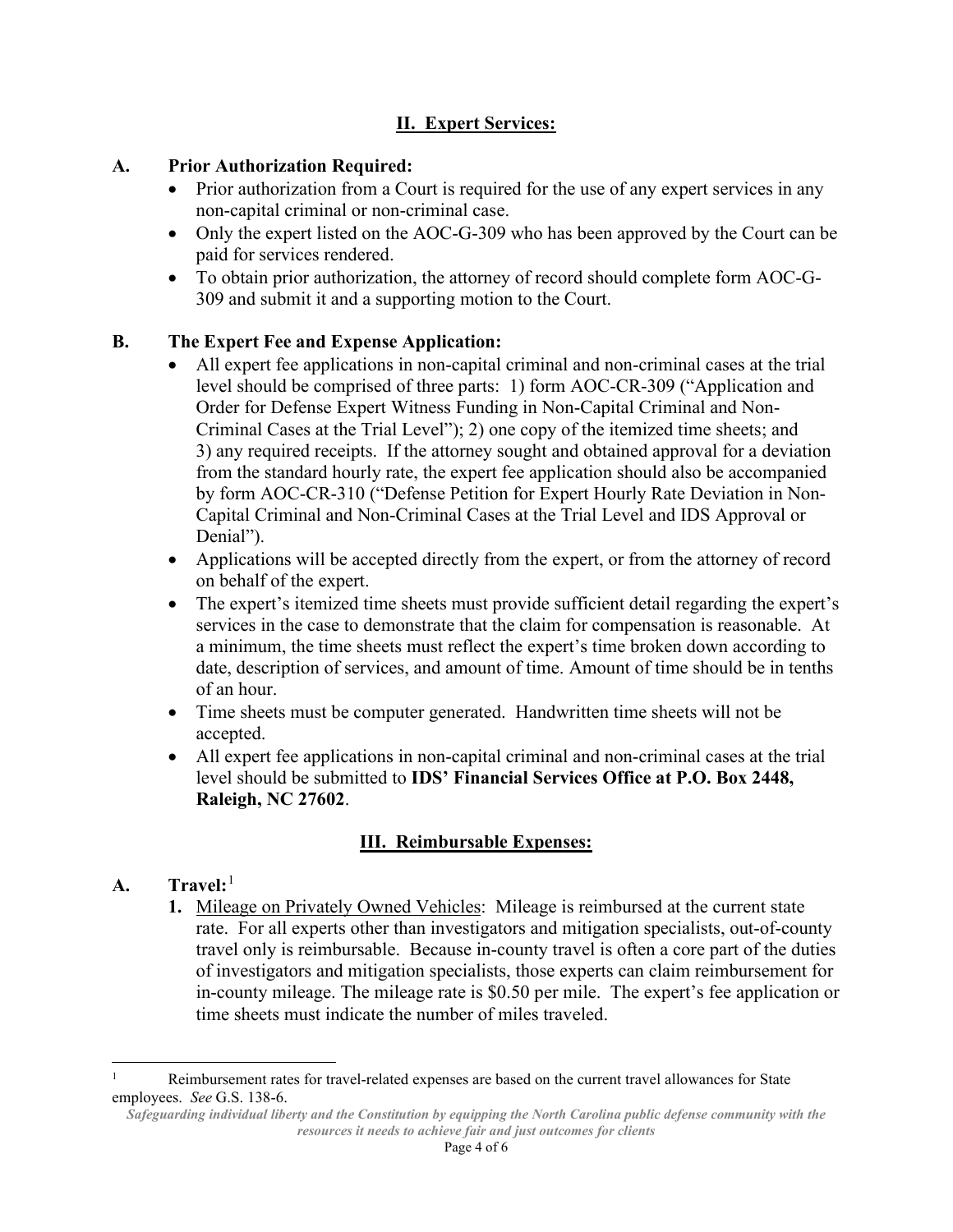- **2.** Rental Vehicles: Absent special circumstances, if you choose to rent a vehicle for case-related travel, you will be reimbursed for the lesser of the following: 1) the cost of the rental vehicle plus gasoline; or 2) the mileage reimbursement you would have received if you had driven your personal vehicle. You must attach a receipt to be reimbursed for rental car expenses.
- **3.** Other Travel (e.g., airfare):Reasonable and pre-approved travel costs will be reimbursed with receipts. If the attorney of record completes and submits IDS' Travel Request Form, available at [www.ncids.org,](http://www.ncids.org/) a travel agency that contracts with IDS (Maupin) will make the travel arrangements for the expert and bill IDS directly. Unless the prior authorization states that travel expenses are authorized in addition to the amount approved for services, travel expenses paid directly by IDS shall be deducted from the amount of funding authorized for the expert. IDS shall provide the expert with a copy of any invoices paid directly by IDS for the expert's records.
- **4.** Meals: Meals will only be reimbursed if there is an overnight stay; meals will then be reimbursed according to the current state authorized per diem, with one per diem per overnight stay. Receipts are not required. For current per diem rates see: <https://www.ncids.org/counsel-rates/> ("Expense Reimbursement Rates").
- **5.** Lodging: The actual costs of over-night lodging will be reimbursed, not to exceed the current state authorized rate, plus actual taxes incurred. A valid hotel receipt is required, and credit card receipts are not accepted. For current lodging rates see: <https://www.ncids.org/counsel-rates/> ("Expense Reimbursement Rates").
- **6.** Other: Any other travel-related expenses (e.g., parking) must be supported by receipts.

# **B. Photo-Copying:**

**1.** Black and White Copies:

In-house copying costs are reimbursable at a rate not to exceed \$0.10 per page for single-sided copies and \$0.16 for double-sided copies. The applicant must indicate the number of copies prepared and the price charged per page. The actual cost of out-of-house copies are reimbursable with a receipt or documentation on the number of copies prepared and the amount paid per page, at a rate not to exceed \$0.10 per page for single-sided copies and \$0.16 for doublesided copies.

**2.** Color Copies:

In-house color copying costs are reimbursable at a rate not to exceed \$1.00 per page. The applicant must indicate the number of copies prepared and the price charged per page. The actual cost of out-of-house color copies are reimbursable with a receipt or documentation on the number of copies prepared and the amount paid per page, at a rate not to exceed \$1.00 per page.

# **C. Facsimiles:**

The cost of sending facsimiles from a personal or office machine is reimbursable at a rate not to exceed \$0.05 per page. The actual cost of sending facsimiles from an outside machine, such as a hotel facsimile machine, is reimbursable with a receipt.